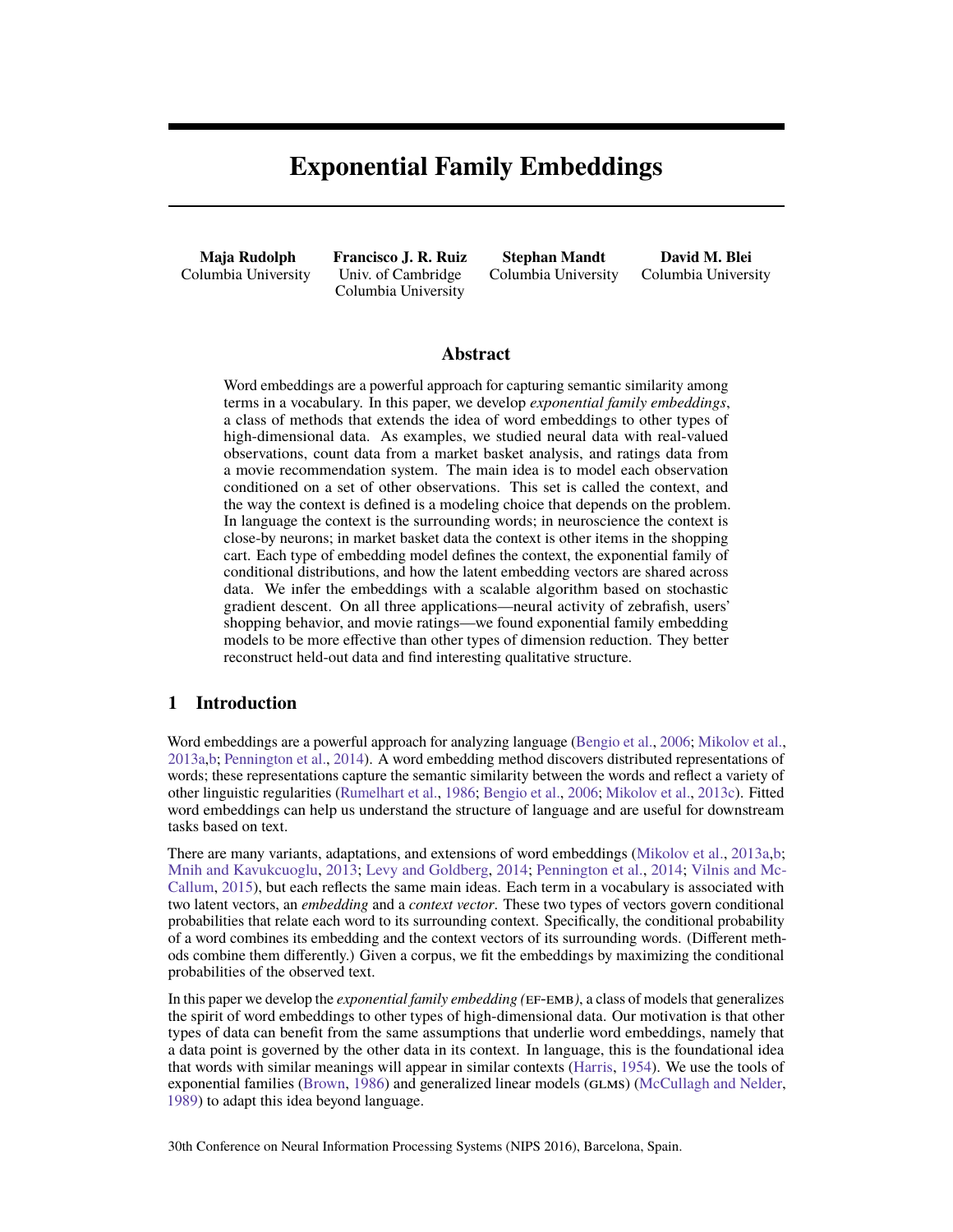As one example beyond language, we will study computational neuroscience. Neuroscientists measure sequential neural activity across many neurons in the brain. Their goal is to discover patterns in these data with the hope of better understanding the dynamics and connections among neurons. In this example, a context can be defined as the neural activities of other nearby neurons, or as neural activity in the past. Thus, it is plausible that the activity of each neuron depends on its context. We will use this idea to fit latent embeddings of neurons, representations of neurons that uncover hidden features which help suggest their roles in the brain.

Another example we study involves shoppers at the grocery store. Economists collect shopping data (called "market basket data") and are interested in building models of purchase behavior for downstream econometric analysis, e.g., to predict demand and market changes. To build such models, they seek features of items that are predictive of when they are purchased and in what quantity. Similar to language, purchasing an item depends on its context, i.e., the other items in the shopping cart. In market basket data, Poisson embeddings can capture important econometric concepts, such as items that tend not to occur together but occur in the same contexts (substitutes) and items that co-occur, but never one without the other (complements).

We define an  $EF$ -EMB, such as one for neuroscience or shopping data, with three ingredients.  $(1)$ We define the *context*, which specifies which other data points each observation depends on. (2) We define the *conditional exponential family*. This involves setting the appropriate distribution, such as a Gaussian for real-valued data or a Poisson for count data, and the way to combine embeddings and context vectors to form its natural parameter. (3) We define the *embedding structure*, how embeddings and context vectors are shared across the conditional distributions of each observation. These three ingredients enable a variety of embedding models.

We describe EF-EMB models and develop efficient algorithms for fitting them. We show how existing methods, such as continuous bag of words ( $CBOW$ ) [\(Mikolov et al.,](#page-8-1) [2013a\)](#page-8-1) and negative sampling [\(Mikolov et al.,](#page-8-2) [2013b\)](#page-8-2), can each be viewed as an EF-EMB. We study our methods on three different types of data—neuroscience data, shopping data, and movie ratings data. Mirroring the success of word embeddings, ef-emb models outperform traditional dimension reduction, such as exponential family principal component analysis (pca) [\(Collins et al.,](#page-8-12) [2001\)](#page-8-12) and Poisson factorization [\(Gopalan et al.,](#page-8-13) [2015\)](#page-8-13), and find interpretable features of the data.

**Related work.** EF-EMB models generalize CBOW [\(Mikolov et al.,](#page-8-1) [2013a\)](#page-8-1) in the same way that exponential family PCA [\(Collins et al.,](#page-8-12) [2001\)](#page-8-12) generalizes PCA, GLMS [\(McCullagh and Nelder,](#page-8-11) [1989\)](#page-8-11) generalize regression, and deep exponential families [\(Ranganath et al.,](#page-8-14) [2015\)](#page-8-14) generalize sigmoid belief networks [\(Neal,](#page-8-15) [1990\)](#page-8-15). A linear ef-emb (which we define precisely below) relates to context-window-based embedding methods such as CBOW or the vector log-bilinear language model (VLBL) [\(Mikolov](#page-8-1) [et al.,](#page-8-1) [2013a;](#page-8-1) [Mnih and Kavukcuoglu,](#page-8-6) [2013\)](#page-8-6), which model a word given its context. The more general EF-EMB relates to embeddings with a nonlinear component, such as the skip-gram [\(Mikolov](#page-8-1) [et al.,](#page-8-1) [2013a\)](#page-8-1) or the inverse vector log-bilinear language model (IVLBL) [\(Mnih and Kavukcuoglu,](#page-8-6) [2013\)](#page-8-6). (These methods might appear linear but, when viewed as a conditional probabilistic model, the normalizing constant of each word induces a nonlinearity.)

Researchers have developed different approximations of the word embedding objective to scale the procedure. These include noise contrastive estimation [\(Gutmann and Hyvärinen,](#page-8-16) [2010;](#page-8-16) [Mnih and Teh,](#page-8-17) [2012\)](#page-8-17), hierarchical softmax [\(Mikolov et al.,](#page-8-2) [2013b\)](#page-8-2), and negative sampling [\(Mikolov et al.,](#page-8-1) [2013a\)](#page-8-1). We explain in [Section 2.2](#page-4-0) and [Supplement A](#page--1-0) how negative sampling corresponds to biased stochastic gradients of an EF-EMB objective.

# **2 Exponential Family Embeddings**

We consider a matrix  $x = x_{1:I}$  of I observations, where each  $x_i$  is a D-vector. As one example, in language  $x_i$  is an indicator vector for the word at position i and D is the size of the vocabulary. As another example, in neural data  $x_i$  is the neural activity measured at index pair  $i = (n, t)$ , where n indexes a neuron and t indexes a time point; each measurement is a scalar  $(D = 1)$ .

The goal of an exponential family embedding (EF-EMB) is to derive useful features of the data. There are three ingredients: a context function, a conditional exponential family, and an embedding structure. These ingredients work together to form the objective. First, the EF-EMB models each data point conditional on its context; the context function determines which other data points are at play. Second,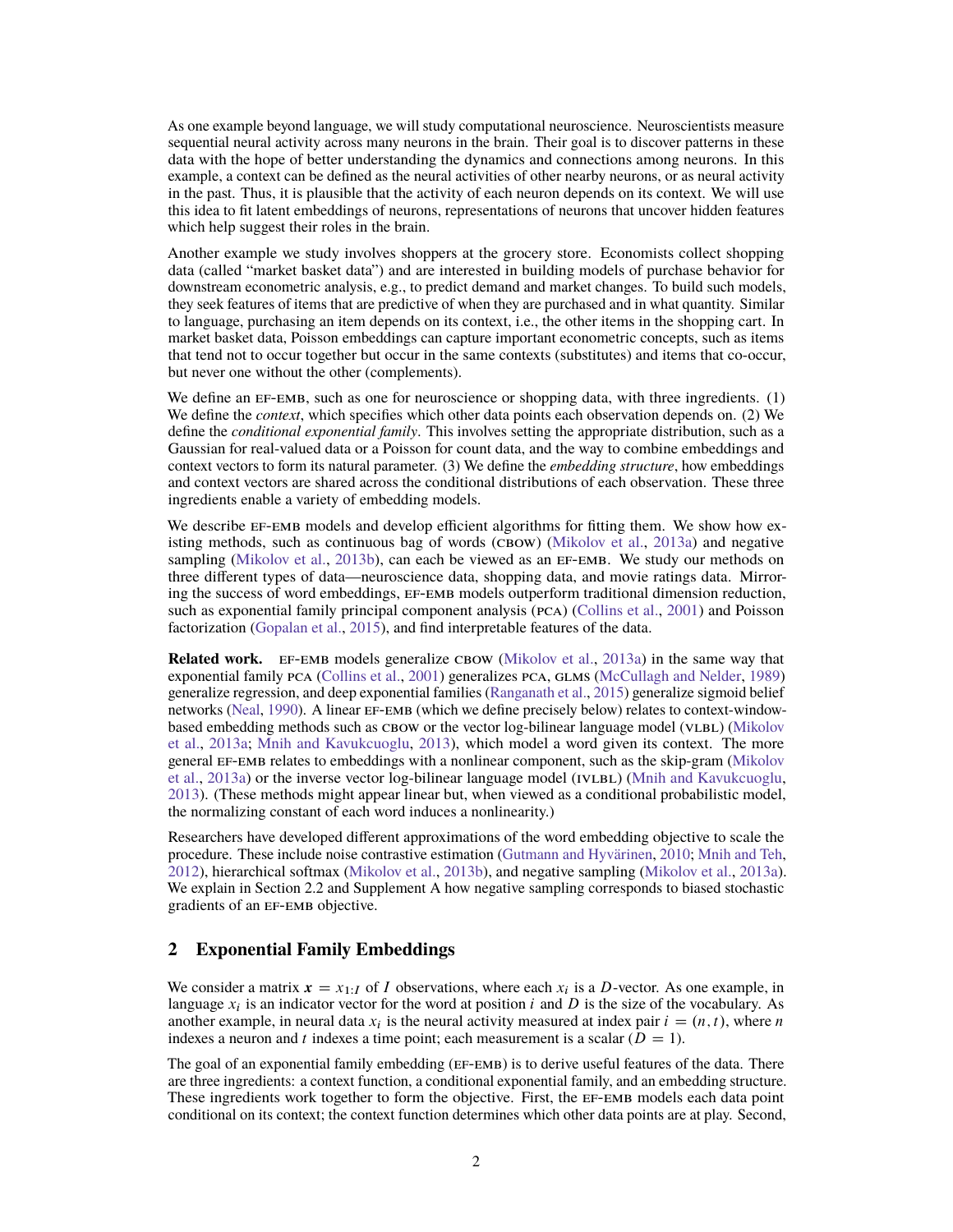the conditional distribution is an appropriate exponential family, e.g., a Gaussian for real-valued data. Its parameter is a function of the embeddings of both the data point and its context. Finally, the embedding structure determines which embeddings are used when the *i*th point appears, either as data or in the context of another point. The objective is the sum of the log probabilities of each data point given its context. We describe each ingredient, followed by the EF-EMB objective. Examples are in [Section 2.1.](#page-3-0)

**Context.** Each data point  $i$  has a *context*  $c_i$ , which is a set of indices of other data points. The EF-EMB models the conditional distribution of  $x_i$  given the data points in its context.

The context is a modeling choice; different applications will require different types of context. In language, the data point is a word and the context is the set of words in a window around it. In neural data, the data point is the activity of a neuron at a time point and the context is the activity of its surrounding neurons at the same time point. (It can also include neurons at future time or in the past.) In shopping data, the data point is a purchase and the context is the other items in the cart.

**Conditional exponential family.** An EF-EMB models each data point  $x_i$  conditional on its context  $x_{c_i}$ . The distribution is an appropriate exponential family,

$$
x_i | \mathbf{x}_{c_i} \sim \text{ExpFam}(\eta_i(\mathbf{x}_{c_i}), t(x_i)), \tag{1}
$$

where  $\eta_i(\mathbf{x}_{c_i})$  is the natural parameter and  $t(x_i)$  is the sufficient statistic. In language modeling, this family is usually a categorical distribution. Below, we will study Gaussian and Poisson.

We parameterize the conditional with two types of vectors, embeddings and context vectors. The *embedding* of the *i*th data point helps govern its distribution; we denote it  $\rho[i] \in \mathbb{R}^{K \times D}$ . The *context vector* of the *i*th data point helps govern the distribution of data for which *i* appears in their context; we denote it  $\alpha[i] \in \mathbb{R}^{K \times D}$ .

How to define the natural parameter as a function of these vectors is a modeling choice. It captures how the context interacts with an embedding to determine the conditional distribution of a data point. Here we focus on the *linear embedding*, where the natural parameter is a function of a linear combination of the latent vectors,

<span id="page-2-2"></span>
$$
\eta_i(\mathbf{x}_{c_i}) = f_i\left(\rho[i]^\top \sum_{j \in c_i} \alpha[j] x_j\right). \tag{2}
$$

Following the nomenclature of generalized linear models (GLMS), we call  $f_i(\cdot)$  the *link function*. We will see several examples of link functions in [Section 2.1.](#page-3-0)

This is the setting of many existing word embedding models, though not all. Other models, such as the skip-gram, determine the probability through a "reverse" distribution of context words given the data point. These non-linear embeddings are still instances of an EF-EMB.

**Embedding structure.** The goal of an EF-EMB is to find embeddings and context vectors that describe features of the data. The *embedding structure* determines how an EF-EMB shares these vectors across the data. It is through sharing the vectors that we learn an embedding for the object of primary interest, such as a vocabulary term, a neuron, or a supermarket product. In language the same parameters  $\rho[i] = \rho$  and  $\alpha[i] = \alpha$  are shared across all positions i. In neural data, observations share parameters when they describe the same neuron. Recall that the index connects to both a neuron and time point  $i = (n, t)$ . We share parameters with  $\rho[i] = \rho_n$  and  $\alpha[i] = \alpha_n$  to find embeddings and context vectors that describe the neurons. Other variants might tie the embedding and context vectors to find a single set of latent variables,  $\rho[i] = \alpha[i]$ .

**The objective function.** The EF-EMB objective sums the log conditional probabilities of each data point, adding regularizers for the embeddings and context vectors.<sup>[1](#page-2-0)</sup> We use log probability functions as regularizers, e.g., a Gaussian probability leads to  $\ell_2$  regularization. We also use regularizers to constrain the embeddings,e.g., to be non-negative. Thus, the objective is

<span id="page-2-1"></span>
$$
\mathcal{L}(\rho, \alpha) = \sum_{i=1}^{I} \left( \eta_i^{\top} t(x_i) - a(\eta_i) \right) + \log p(\rho) + \log p(\alpha).
$$
 (3)

<span id="page-2-0"></span><sup>&</sup>lt;sup>1</sup>One might be tempted to see this as a probabilistic model that is conditionally specified. However, in general it does not have a consistent joint distribution [\(Arnold et al.,](#page-8-18) [2001\)](#page-8-18).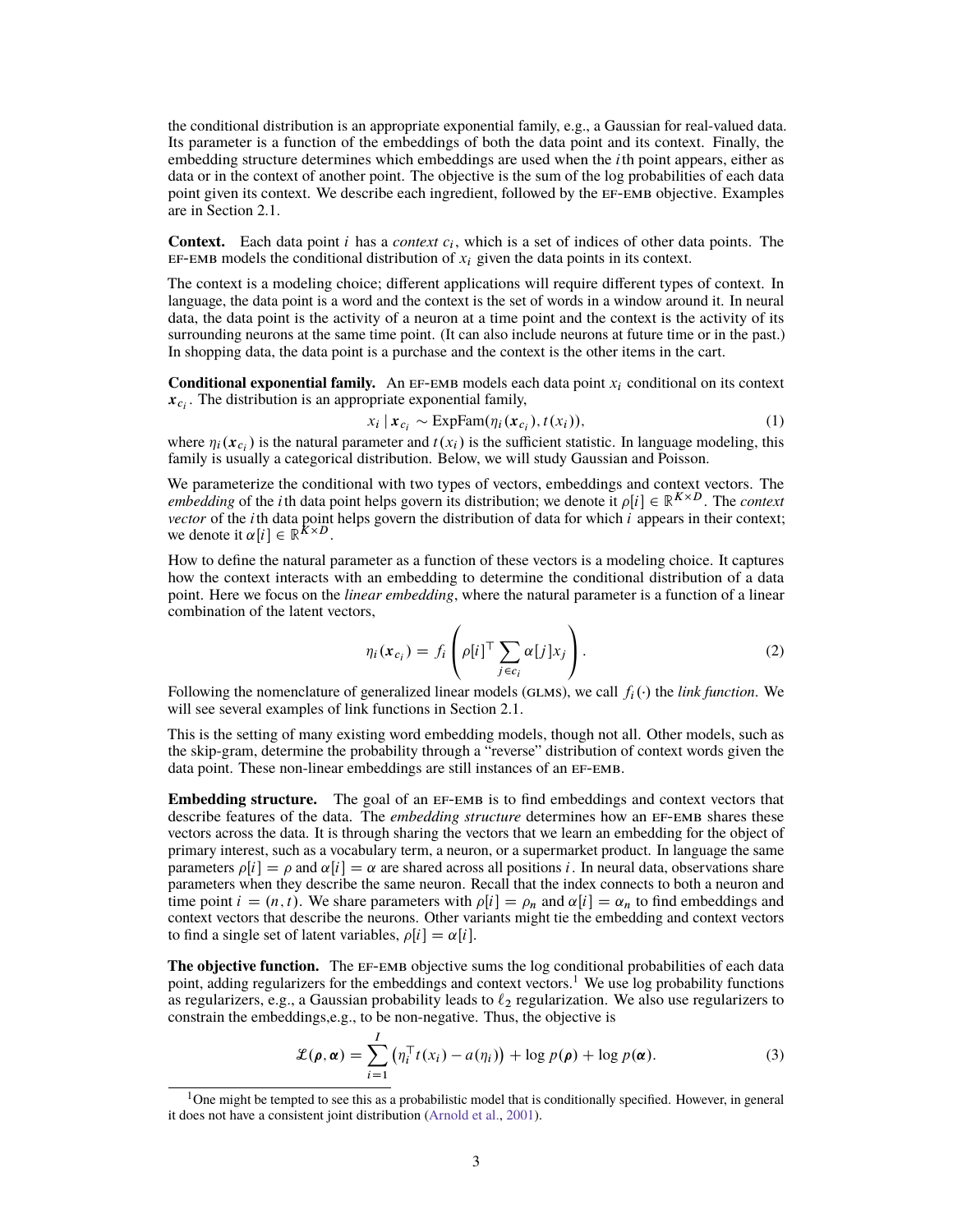We maximize this objective with respect to the embeddings and context vectors. In [Section 2.2](#page-4-0) we explain how to fit it with stochastic gradients.

[Equation \(3\)](#page-2-1) can be seen as a likelihood function for a bank of GLMS [\(McCullagh and Nelder,](#page-8-11) [1989\)](#page-8-11). Each data point is modeled as a response conditional on its "covariates," which combine the context vectors and context, e.g., as in [Equation \(2\);](#page-2-2) the coefficient for each response is the embedding itself. We use properties of exponential families and results around GLMs to derive efficient algorithms for ef-emb models.

#### <span id="page-3-0"></span>**2.1 Examples**

We highlight the versatility of EF-EMB models with three example models and their variations. We develop the Gaussian embedding (g-emb) for analyzing real observations from a neuroscience application; we also introduce a nonnegative version, the nonnegative Gaussian embedding (ngemb). We develop two Poisson embedding models, Poisson embedding (p-emb) and additive Poisson embedding (ap-emb), for analyzing count data; these have different link functions. We present a categorical embedding model that corresponds to the continuous bag of words (CBOW) word embedding [\(Mikolov et al.,](#page-8-1) [2013a\)](#page-8-1). Finally, we present a Bernoulli embedding (B-EMB) for binary data. In [Section 2.2](#page-4-0) we explain how negative sampling [\(Mikolov et al.,](#page-8-2) [2013b\)](#page-8-2) corresponds to biased stochastic gradients of the b-emb objective. For convenience, these acronyms are in [Table 1.](#page-3-1)

<span id="page-3-1"></span>

| <b>EF-EMB</b> | exponential family embedding                               |
|---------------|------------------------------------------------------------|
| <b>G-EMB</b>  | Gaussian embedding                                         |
| <b>NG-EMB</b> | nonnegative Gaussian embedding                             |
| $P$ -EMB      | Poisson embedding                                          |
| <b>AP-EMB</b> | additive Poisson embedding                                 |
| <b>B-EMB</b>  | Bernoulli embedding                                        |
|               | . 1. A concerned and four concernated fourth, confered dis |

**Table 1:** Acronyms used for exponential family embeddings.

**Example 1: Neural data and Gaussian observations.** Consider the (calcium) expression of a large population of zebrafish neurons [\(Ahrens et al.,](#page-8-19) [2013\)](#page-8-19). The data are processed to extract the locations of the N neurons and the neural activity  $x_i = x_{(n,t)}$  across location n and time t. The goal is to model the similarity between neurons in terms of their behavior, to embed each neuron in a latent space such that neurons with similar behavior are close to each other.

We consider two neurons similar if they behave similarly in the context of the activity pattern of their surrounding neurons. Thus we define the context for data index  $i = (n, t)$  to be the indices of the activity of nearby neurons at the same time. We find the K-nearest neighbors (knn) of each neuron (using a Ball-tree algorithm) according to their spatial distance in the brain. We use this set to construct the context  $c_i = c_{(n,t)} = \{(m,t) | m \in \text{KNN}(n)\}\.$  This context varies with each neuron, but is constant over time.

With the context defined, each data point  $x_i$  is modeled with a conditional Gaussian. The conditional mean is the inner product from [Equation \(2\),](#page-2-2) where the context is the simultaneous activity of the nearest neurons and the link function is the identity. The conditionals of two observations share parameters if they correspond to the same neuron. The embedding structure is thus  $\rho[i] = \rho_n$  and  $\alpha[i] = \alpha_n$  for all  $i = (n, t)$ . Similar to word embeddings, each neuron has two distinct latent vectors: the neuron embedding  $\rho_n \in \mathbb{R}^K$  and the context vector  $\alpha_n \in \mathbb{R}^K$ .

These ingredients, along with a regularizer, combine to form a neural embedding objective. G-EMB uses  $\ell_2$  regularization (i.e., a Gaussian prior); NG-EMB constrains the vectors to be nonnegative ( $\ell_2$ regularization on the logarithm. i.e., a log-normal prior).

**Example 2: Shopping data and Poisson observations.** We also study data about people shopping. The data contains the individual purchases of anonymous users in chain grocery and drug stores. There are  $N$  different items and  $T$  trips to the stores among all households. The data is a sparse  $N \times T$  matrix of purchase counts. The entry  $x_i = x_{(n,t)}$  indicates the number of units of item *n* that was purchased on trip t. Our goal is to learn a latent representation for each product that captures the similarity between them.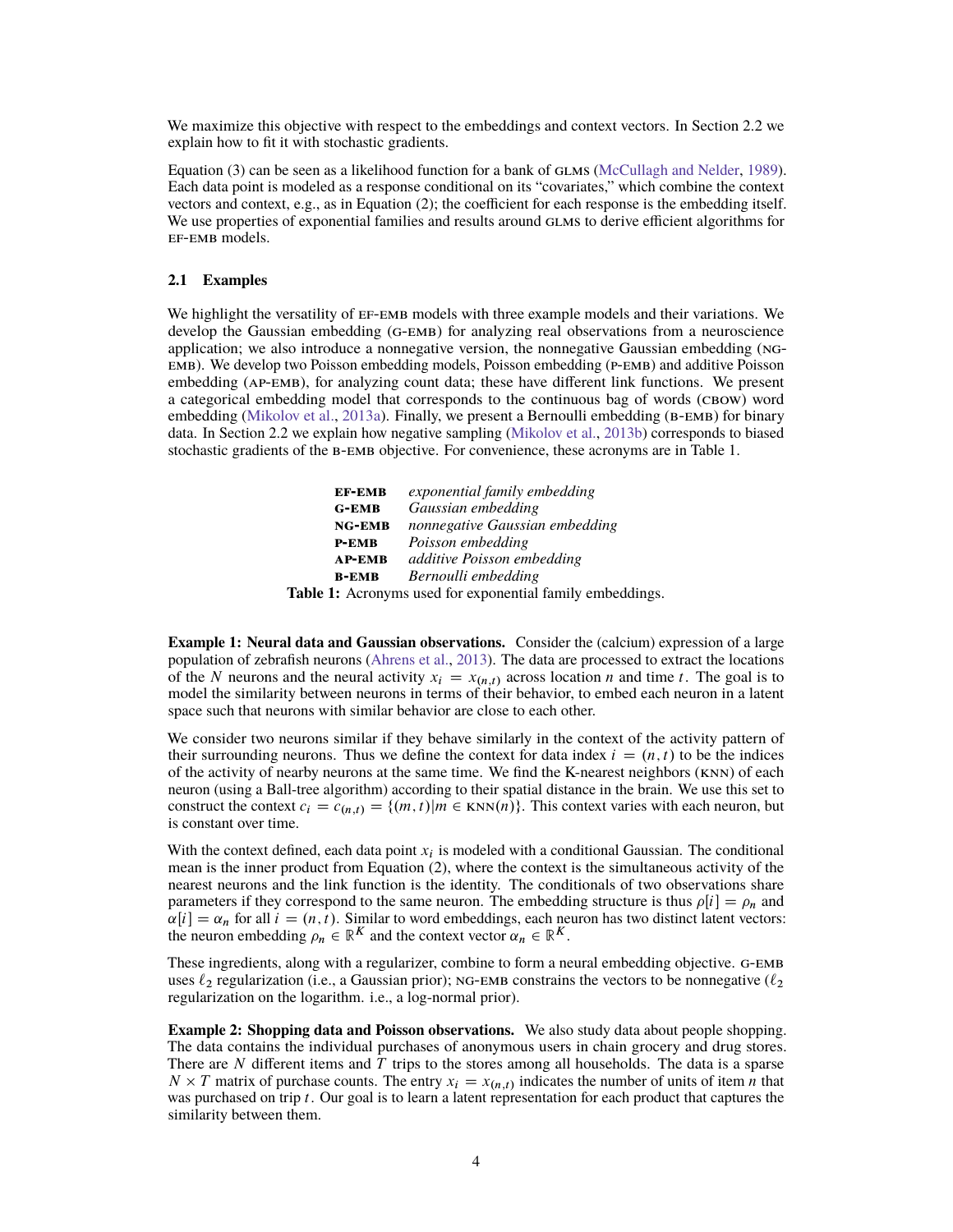We consider items to be similar if they tend to be purchased in with similar groups of other items. The *context* for observation  $x_i$  is thus the other items in the shopping basket on the same trip. For the purchase count at index  $i = (n, t)$ , the context is  $c_i = \{j = (m, t) | m \neq n\}.$ 

We use conditional Poisson distributions to modelthe count data. The sufficient statistic of the Poisson is  $t(x_i) = x_i$ , and its natural parameter is the logarithm of the rate (i.e., the mean). We set the natural parameter as in [Equation \(2\),](#page-2-2) with the link function defined below. The embedding structure is the same as in G-EMB, producing embeddings for the items.

We explore two choices for the link function. P-EMB uses an identity link function. Since the conditional mean is the exponentiated natural parameter, this implies that the context items contribute multiplicatively to the mean. (We use  $\ell_2$ -regularization on the embeddings.) Alternatively, we can constrain the parameters to be nonnegative and set the link function  $f() = \log(.)$ . This is AP-EMB, a model with an additive mean parameterization. (We use  $\ell_2$ -regularization in log-space.) AP-EMB only captures positive correlations between items.

**Example 3: Text modeling and categorical observations.** EF-EMBS are inspired by word embeddings, such as  $CBOW$  [\(Mikolov et al.,](#page-8-1) [2013a\)](#page-8-1). CBOW is a special case of an  $EF$ - $EMB$ ; it is equivalent to a multivariate EF-EMB with categorical conditionals. In the notation here, each  $x_i$  is an indicator vector of the  $i$ th word. Its dimension is the vocabulary size. The context of the  $i$ th word are the other words in a window around it (of size w),  $c_i = \{ j \neq i | i - w \leq j \leq i + w \}.$ 

The distribution of  $x_i$  is categorical, conditioned on the surrounding words  $x_{c_i}$ ; this is a softmax regression. It has natural parameter as in [Equation \(2\)](#page-2-2) with an identity link function. The embedding structure imposes that parameters are shared across all observed words. The embeddings are shared globally  $(\rho[i] = \rho, \alpha[i]) = \alpha \in \mathbb{R}^{N \times K}$ ). The word and context embedding of the  $n^{th}$  word is the  $n^{th}$ row of  $\rho$  and  $\alpha$  respectively. CBOW does not use any regularizer.

**Example 4: Text modeling and binary observations.** One way to simplify the CBOW objective is with a model of each entry of the indicator vectors. The data are binary and indexed by  $i = (n, v)$ , where *n* is the position in the text and *v* indexes the vocabulary; the variable  $x_{n,v}$  is the indicator that word *n* is equal to term *v*. (This model relaxes the constraint that for any *n* only one  $x_{n,v}$  will be on.) With this notation, the context is  $c_i = \{(j, v') | \forall v', j \neq n, n - w \leq j \leq n + w\}$ ; the embedding structure is  $\rho[i] = \rho[(n, v)] = \rho_v$  and  $\alpha[i] = \alpha[(n, v)] = \alpha_v$ .

We can consider different conditional distributions in this setting. As one example, set the conditional distribution to be a Bernoulli with an identity link; we call this the b-emb model for text. In [Section 2.2](#page-4-0) we show that biased stochastic gradients of the b-emb objective recovers negative sampling [\(Mikolov et al.,](#page-8-2) [2013b\)](#page-8-2). As another example, set the conditional distribution to Poisson with link  $f(\cdot) = \log(\cdot)$ . The corresponding embedding model relates closely to Poisson approximations of distributed multinomial regression [\(Taddy et al.,](#page-8-20) [2015\)](#page-8-20).

#### <span id="page-4-0"></span>**2.2 Inference and Connection to Negative Sampling**

We fit the embeddings  $\rho[i]$  and context vectors  $\alpha[i]$  by maximizing the objective function in [Equa](#page-2-1)[tion \(3\).](#page-2-1) We use stochastic gradient descent (SGD) with Adagrad [\(Duchi et al.,](#page-8-21) [2011\)](#page-8-21). We can derive the analytic gradient of the objective function using properties of the exponential family (see the Supplement for details). The gradients linearly combine the data in summations we can approximate using subsampled minibatches of data. This reduces the computational cost.

When the data is sparse, we can split the gradient into the summation of two terms: one term corresponding to all data entries *i* for which  $x_i \neq 0$ , and one term corresponding to those data entries  $x_i = 0$ . We compute the first term of the gradient exactly—when the data is sparse there are not many summations to make—and we estimate the second term by subsampling the zero entries. Compared to computing the full gradient, this reduces the complexity when most of the entries  $x_i$  are zero. But it retains the strong information about the gradient that comes from the non-zero entries.

This relates to negative sampling, which is used to approximate the skip-gram objective [\(Mikolov](#page-8-2) [et al.,](#page-8-2) [2013b\)](#page-8-2). Negative sampling re-defines the skip-gram objective to distinguish target (observed) words from randomly drawn words, using logistic regression. The gradient of the stochastic objective is identical to a noisy but biased estimate of the gradient for a b-emb model. To obtain the equivalence, preserve the terms for the non-zero data and subsample terms for the zero data. While an unbiased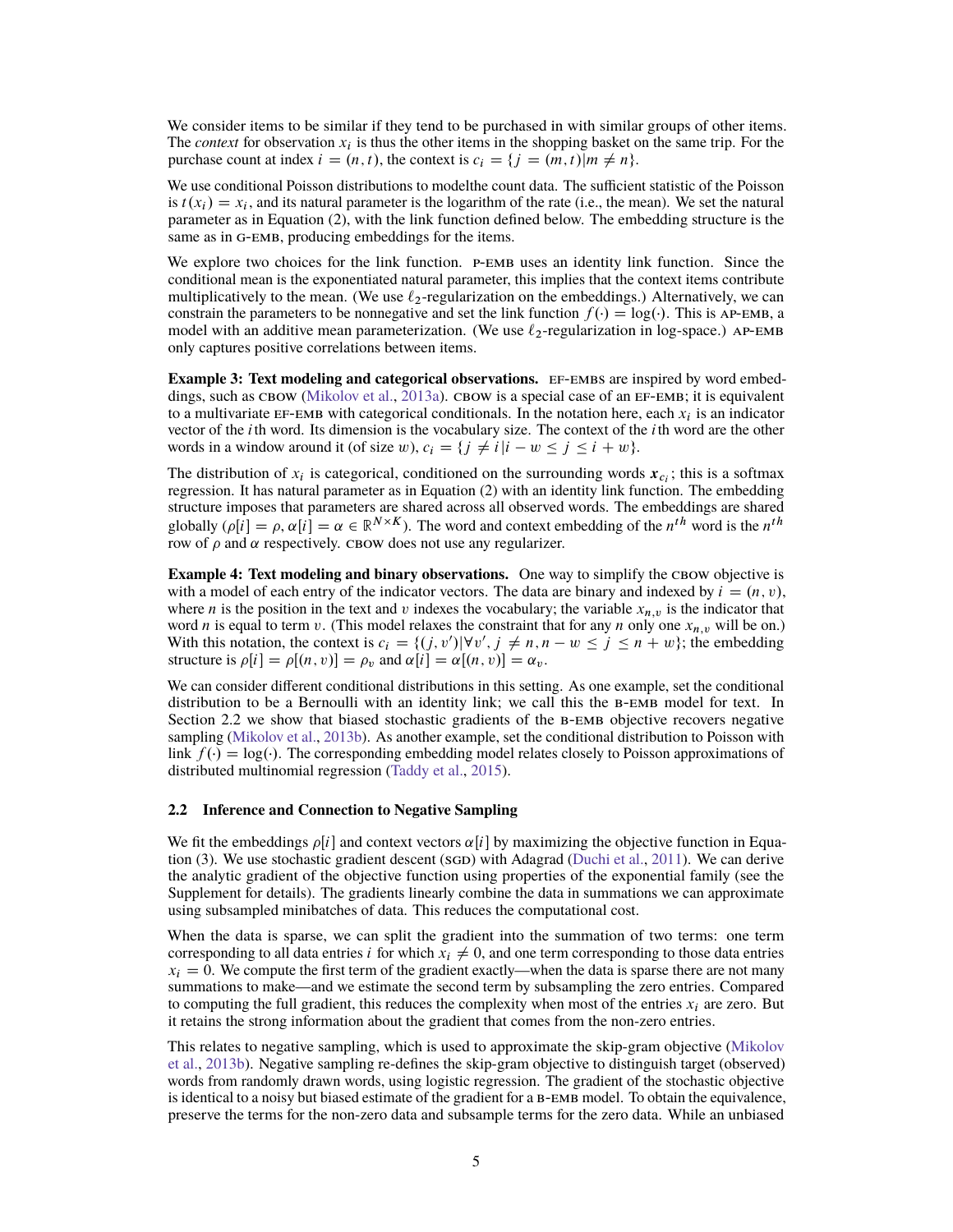<span id="page-5-1"></span>

|                    | single neuron held out |                   | $25\%$ of neurons held out |                   |
|--------------------|------------------------|-------------------|----------------------------|-------------------|
| Model              | $K = 10$               | $K = 100$         | $K = 10$                   | $K = 100$         |
| FA                 | $0.290 \pm 0.003$      | $0.275 \pm 0.003$ | $0.290 \pm 0.003$          | $0.276 \pm 0.003$ |
| $G$ -EMB $(c=10)$  | $0.239 \pm 0.006$      | $0.239 \pm 0.005$ | $0.246 \pm 0.004$          | $0.245 \pm 0.003$ |
| $G$ -EMB $(c=50)$  | $0.227 \pm 0.002$      | $0.222 \pm 0.002$ | $0.235 \pm 0.003$          | $0.232 \pm 0.003$ |
| $NG$ -EMB $(c=10)$ | $0.263 \pm 0.004$      | $0.261 \pm 0.004$ | $0.250 \pm 0.004$          | $0.261 \pm 0.004$ |

**Table 2:** Analysis of neural data: mean squared error and standard errors of neural activity (on the test set) for different models. Both EF-EMB models significantly outperform FA; G-EMB is more accurate than ng-emb.

stochastic gradient would rescale the subsampled terms, negative sampling does not. Thus, negative sampling corresponds to a biased estimate, which down-weights the contribution of the zeros. See the Supplement for the mathematical details.

## **3 Empirical Study**

We study exponential family embedding (EF-EMB) models on real-valued and count-valued data, and in different application domains—computational neuroscience, shopping behavior, and movie ratings. We present quantitative comparisons to other dimension reduction methods and illustrate how we can glean qualitative insights from the fitted embeddings.

### **3.1 Real Valued Data: Neural Data Analysis**

**Data.** We analyze the neural activity of a larval zebrafish, recorded at single cell resolution for 3000 time frames [\(Ahrens et al.,](#page-8-19) [2013\)](#page-8-19). Through genetic modification, individual neurons express a calcium indicator when they fire. The resulting calcium imaging data is preprocessed by a nonnegative matrix factorization to identify neurons, their locations, and the fluorescence activity  $x_t^* \in \mathbb{R}^N$  of the individual neurons over time [\(Friedrich et al.,](#page-8-22) [2015\)](#page-8-22). Using this method, our data contains 10,000 neurons (out of a total of 200,000).

We fit all models on the lagged data  $x_t = x_t^* - x_{t-1}^*$  to filter out correlations based on calcium decay and preprocessing.<sup>[2](#page-5-0)</sup> The calcium levels can be measured with great spatial resolution but the temporal resolution is poor; the neuronal firing rate is much higher than the sampling rate. Hence we ignore all "temporal structure" in the data and model the simultaneous activity of the neurons. We use the Gaussian embedding (G-EMB) and nonnegative Gaussian embedding (NG-EMB) from [Section 2.1](#page-3-0) to model the lagged activity of the neurons conditional on the lags of surrounding neurons. We study context sizes  $c \in \{10, 50\}$  and latent dimension  $K \in \{10, 100\}.$ 

**Models.** We compare ef-emb to probabilistic factor analysis (fa), fitting K-dimensional factors for each neuron and  $K$ -dimensional factor loadings for each time frame. In FA, each entry of the data matrix is Gaussian distributed, with mean equal to the inner product of the corresponding factor and factor loading.

**Evaluation.** We train each model on a random sample of 90% of the lagged time frames and hold out 5% each for validation and testing. With the test set, we use two types of evaluation. (1) *Leave one out*: For each neuron  $x_i$  in the test set, we use the measurements of the other neurons to form predictions. For fa this means the other neurons are used to recover the factor loadings; for ef-emb this means the other neurons are used to construct the context. (2) *Leave* 25% *out*: We randomly split the neurons into 4 folds. Each neuron is predicted using the three sets of neurons that are out of its fold. (This is a more difficult task.) Note in  $EF$ -EMB, the missing data might change the size of the context of some neurons. See [Table 5](#page--1-1) in [Supplement C](#page--1-2) for the choice of hyperparameters.

**Results.** [Table 2](#page-5-1) reports both types of evaluation. The EF-EMB models significantly outperform FA in terms of mean squared error on the test set. g-emb obtains the best results with 100 components and a context size of 50. [Figure 1](#page-6-0) illustrates how to use the learned embeddings to hypothesize connections between nearby neurons.

<span id="page-5-0"></span> $2$ We also analyzed unlagged data but all methods resulted in better reconstruction on the lagged data.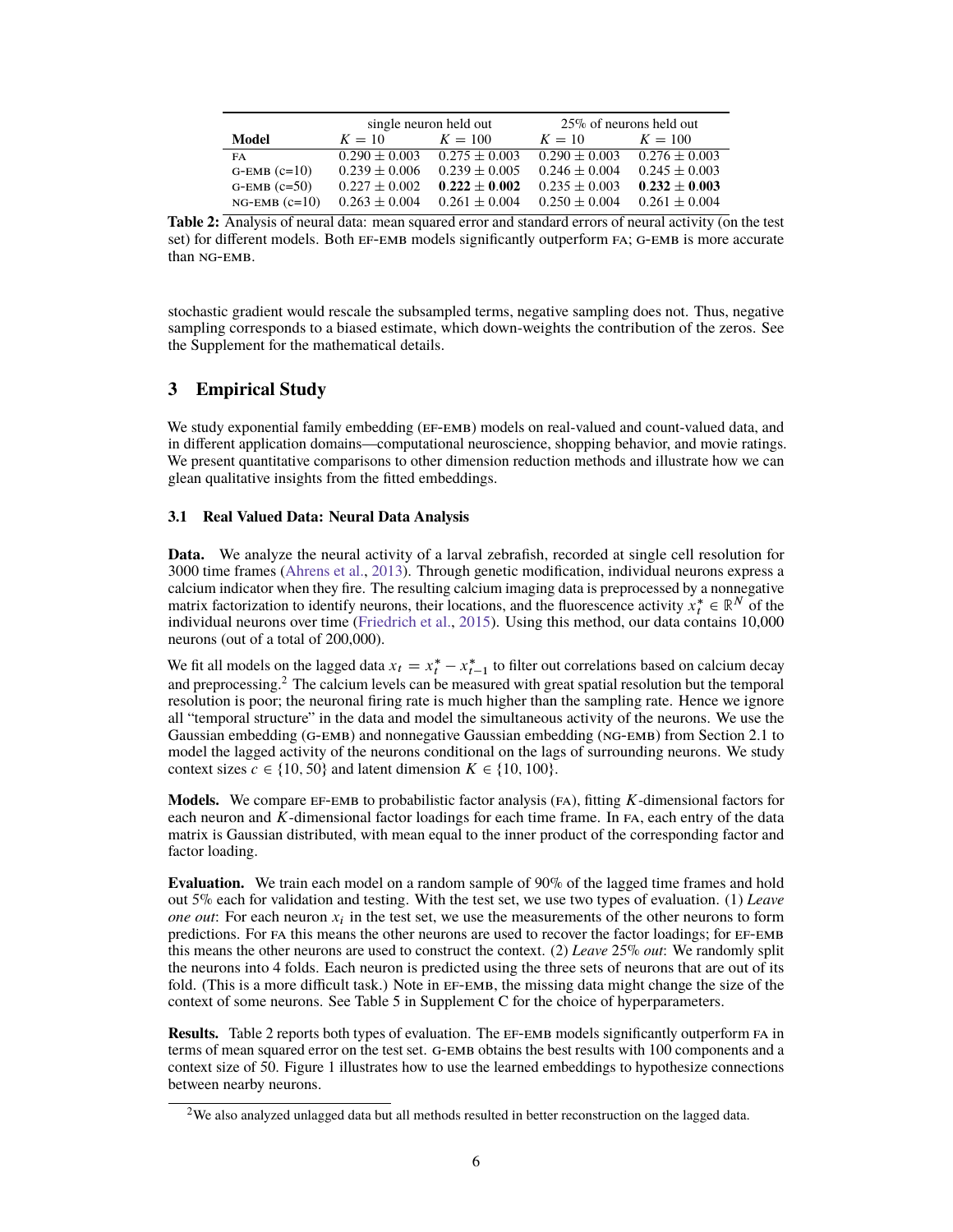<span id="page-6-0"></span>

**Figure 1:** Top view of the zebrafish brain, with blue circles at the location of the individual neurons. We zoom on 3 neurons and their 50 nearest neighbors (small blue dots), visualizing the "synaptic weights" learned by a G-EMB model ( $K = 100$ ). The edge color encodes the inner product of the neural embedding vector and the context vectors  $\rho_n^T \alpha_m$  for each neighbor m. Positive values are green, negative values are red, and the transparency is proportional to the magnitude. With these weights we can hypothesize how nearby neurons interact.

<span id="page-6-2"></span>

| P-EMB           |                    |                    |                    |                    |
|-----------------|--------------------|--------------------|--------------------|--------------------|
|                 | $-7.497 \pm 0.007$ | $-7.199 \pm 0.008$ | $-5.691 \pm 0.006$ | $-5.726 \pm 0.005$ |
| $P$ -EMB $(dw)$ | $-7.110 \pm 0.007$ | $-6.950 \pm 0.007$ | $-5.790 \pm 0.003$ | $-5.798 \pm 0.003$ |
| $AP$ -EMB       | $-7.868 \pm 0.005$ | $-8.414 \pm 0.003$ | $-5.964 \pm 0.003$ | $-6.118 \pm 0.002$ |
| <b>HPF</b>      | $-7.740 \pm 0.008$ | $-7.626 \pm 0.007$ | $-5.787 \pm 0.006$ | $-5.859 \pm 0.006$ |
| Poisson PCA     | $-8.314 \pm 0.009$ | $-11.01 \pm 0.01$  | $-5.908 \pm 0.006$ | $-7.50 \pm 0.01$   |
|                 |                    |                    |                    |                    |

**(a)** Market basket analysis.

**(b)** Movie ratings.

Table 3: Comparison of predictive log-likelihood between P-EMB, AP-EMB, hierarchical Poisson factorization (hpf) [\(Gopalan et al.,](#page-8-13) [2015\)](#page-8-13), and Poisson principal component analysis (pca) [\(Collins](#page-8-12) [et al.,](#page-8-12) [2001\)](#page-8-12) on held out data. The P-EMB model outperforms the matrix factorization models in both applications. For the shopping data, downweighting the zeros improves the performance of p-emb.

### **3.2 Count Data: Market Basket Analysis and Movie Ratings**

We study the Poisson models Poisson embedding ( $P$ -EMB) and additive Poisson embedding ( $AP$ -EMB) on two applications: shopping and movies.

**Market basket data.** We analyze the IRI dataset<sup>[3](#page-6-1)</sup> [\(Bronnenberg et al.,](#page-8-23) [2008\)](#page-8-23), which contains the purchases of anonymous households in chain grocery and drug stores. It contains 137; 632 trips in 2012. We remove items that appear fewer than 10 times, leaving a dataset with 7; 903 items. The context for each purchase is the other purchases from the same trip.

MovieLens data. We also analyze the MovieLens-100K dataset [\(Harper and Konstan,](#page-8-24) [2015\)](#page-8-24), which contains movie ratings on a scale from 1 to 5. We keep only positive ratings, defined to be ratings of 3 or more (we subtract 2 from all ratings and set the negative ones to 0). The context of each rating is the other movies rated by the same user. After removing users who rated fewer than 20 movies and movies that were rated fewer than 50 times, the dataset contains 777 users and 516 movies; the sparsity is about 5%.

**Models.** We fit the P-EMB and the AP-EMB models using number of components  $K \in \{20, 100\}$ . For each K we select the Adagrad constant based on best predictive performance on the validation set. (The parameters we used are in [Table 5.](#page--1-1)) In these datasets, the distribution of the context size is heavy tailed. To handle larger context sizes we pick a link function for the ef-emb model which rescales the sum over the context in [Equation \(2\)](#page-2-2) by the context size (the number of terms in the sum). We also fit a P-EMB model that artificially downweights the contribution of the zeros in the objective function by a factor of 0:1, as done by [Hu et al.](#page-8-25) [\(2008\)](#page-8-25) for matrix factorization. We denote it as "p-emb (dw)."

<span id="page-6-1"></span><sup>&</sup>lt;sup>3</sup>We thank IRI for making the data available. All estimates and analysis in this paper, based on data provided by IRI, are by the authors and not by IRI.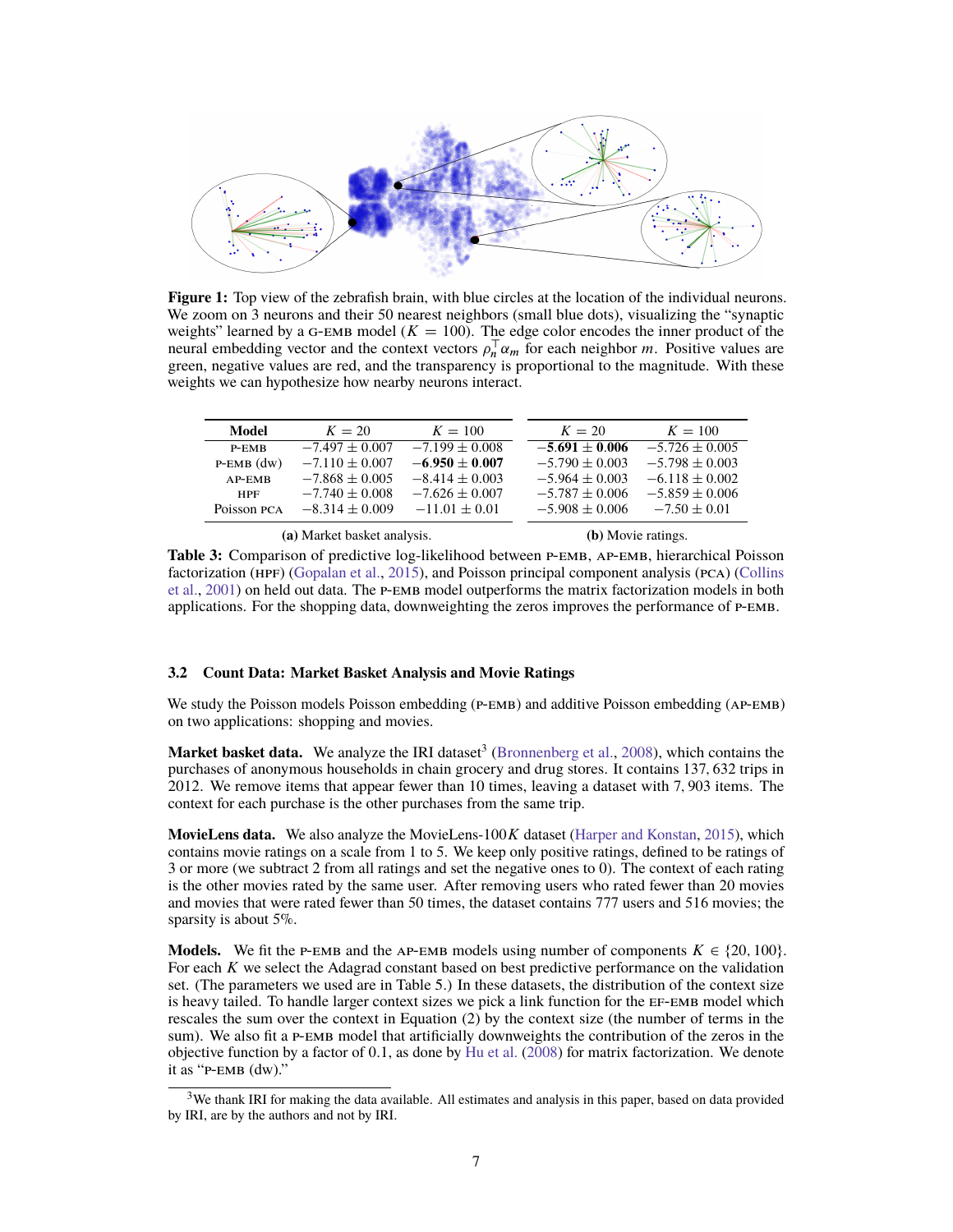<span id="page-7-0"></span>

| Maruchan chicken ramen   | Yoplait strawberry yogurt          | <b>Mountain Dew soda</b> | Dean Foods 1 % milk       |
|--------------------------|------------------------------------|--------------------------|---------------------------|
| M. creamy chicken ramen  | Yoplait apricot mango yogurt       | Mtn. Dew orange soda     | Dean Foods 2 % milk       |
| M. oriental flavor ramen | Yoplait strawberry orange smoothie | Mtn. Dew lemon lime soda | Dean Foods whole milk     |
| M. roast chicken ramen   | Yoplait strawberry banana yogurt   | Pepsi classic soda       | Dean Foods chocolate milk |

Table 4: Top 3 similar items to a given example query words (bold face). The P-EMB model successfuly captures similarities.

We compare the predictive performance with  $HPF$  [\(Gopalan et al.,](#page-8-13) [2015\)](#page-8-13) and Poisson PCA [\(Collins](#page-8-12) [et al.,](#page-8-12) [2001\)](#page-8-12). Both HPF and Poisson PCA factorize the data into  $K$ -dimensional positive vectors of user preferences, and  $K$ -dimensional positive vectors of item attributes. AP-EMB and HPF parameterize the mean additively; p-emb and Poisson pca parameterize it multiplicatively. For the ef-emb models and Poisson PCA, we use stochastic optimization with  $\ell_2$  regularization. For HPF, we use variational inference. See [Table 5](#page--1-1) in [Supplement C](#page--1-2) for details.

**Evaluation.** For the market basket data we hold out  $5\%$  of the trips to form the test set, also removing trips with fewer than two purchased different items. In the MovieLens data we hold out 20% of the ratings and set aside an additional 5% of the non-zero entries from the test for validation. We report prediction performance based on the normalized log-likelihood on the test set. For p-emb and ap-emb, we compute the likelihood as the Poisson mean of each nonnegative count (be it a purchase quantity or a movie rating) divided by the sum of the Poisson means for all items, given the context. To evaluate hpf and Poisson pca at a given test observation we recover the factor loadings using the other test entries we condition on, and we use the factor loading to form the prediction.

**Predictive performance.** [Table 3](#page-6-2) summarizes the test log-likelihood of the four models, together with the standard errors across entries in the test set. In both applications the P-EMB model outperforms HPF and Poisson PCA. On shopping data P-EMB with  $K = 100$  provides the best predictions; on MovieLens P-EMB with  $K = 20$  is best. For P-EMB on shopping data, downweighting the contribution of the zeros gives more accurate estimates.

**Item similarity in the shopping data.** Embedding models can capture qualitative aspects of the data as well. [Table 4](#page-7-0) shows four example products and their three most similar items, where similarity is calculated as the cosine distance between embedding vectors. (These vectors are from p-emb with downweighted zeros and  $K = 100$ .) For example, the most similar items to a soda are other sodas; the most similar items to a yogurt are (mostly) other yogurts.

The p-emb model can also identify complementary and substitutable products. To see this, we compute the inner products of the embedding and the context vectors for all item pairs. A high value of the inner product indicates that the probability of purchasing one item is increased if the second item is in the shopping basket (i.e., they are complements). A low value indicates the opposite effect and the items might be substitutes for each other.

We find that items that tend to be purchased together have high value of the inner product (e.g., potato chips and beer, potato chips and frozen pizza, or two different types of soda), while items that are substitutes have negative value (e.g., two different brands of pasta sauce, similar snacks, or soups from different brands). Other items with negative value of the inner product are not substitutes, but they are rarely purchased together (e.g., toast crunch and laundry detergent, milk and a toothbrush). [Supplement D](#page--1-3) gives examples of substitutes and complements.

**Topics in the movie embeddings.** The embeddings from MovieLens data identify thematically similar movies. For each latent dimension  $k$ , we sort the context vectors by the magnitude of the  $k$ th component. This yields a ranking of movies for each component. In [Supplement E](#page--1-2) we show two example rankings. (These are from a P-EMB model with  $K = 50$ .) The first one contains children's movies; the second contains science-fiction/action movies.

#### **Acknowledgments**

This work is supported by the EU H2020 programme (Marie Skłodowska-Curie grant agreement 706760), NFS IIS-1247664, ONR N00014-11-1-0651, DARPA FA8750-14-2-0009, DARPA N66001- 15-C-4032, Adobe, the John Templeton Foundation, and the Sloan Foundation.